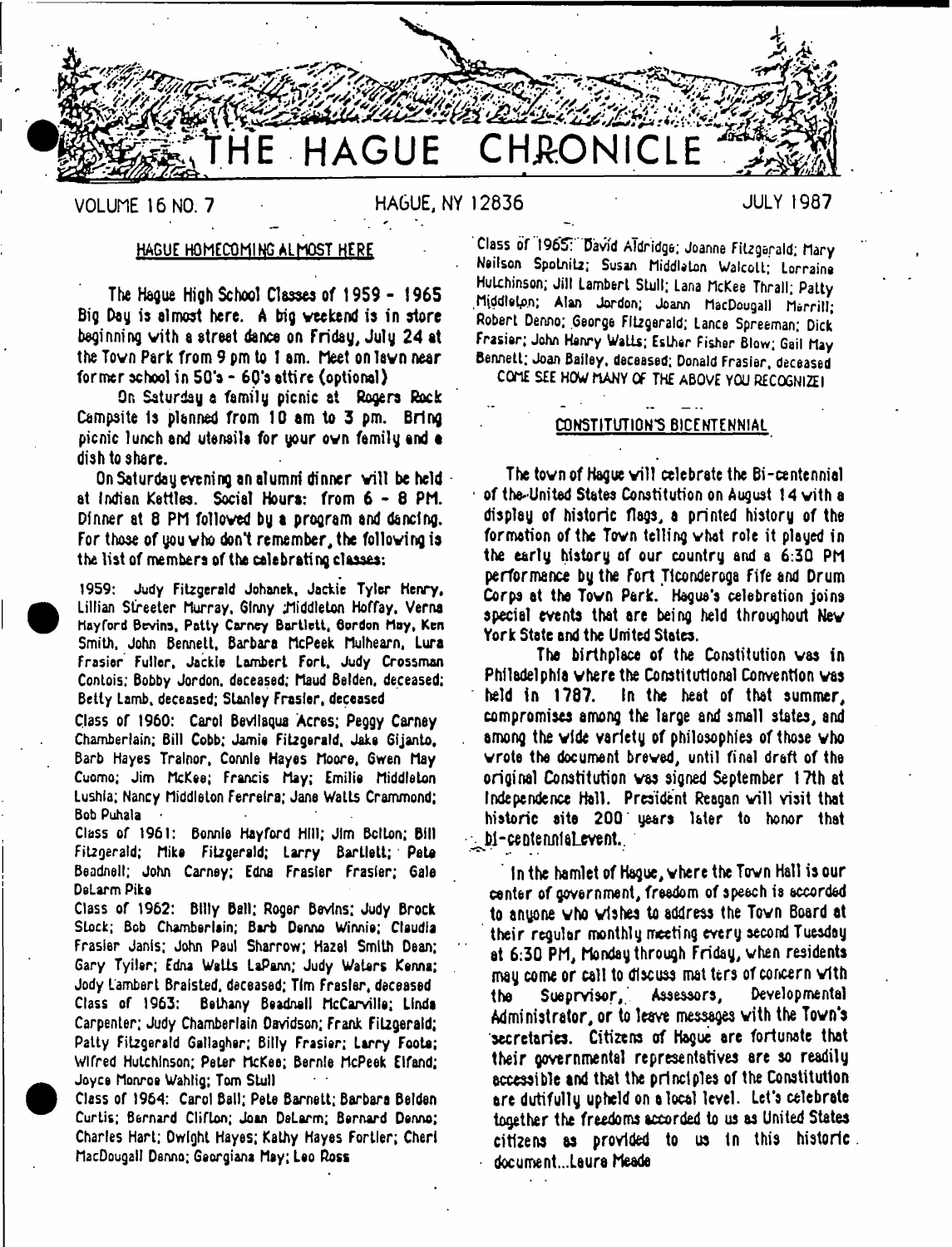# WILLY C.S. JUNE/JULY WEATHER NOTES HUD GRANT APPLICATIONS BEING ACCEPTED

When ve left last month's June veather episode ve vere heading for cooler, drier veather, or so we said. That indeed vas not the case. It vas cooler, but not drier. The month turned into one of the vettest this gear. 7.90 inches for the month, 3.35 inches coming on the 22nd, another 1.05 inches on the 23d. It vas hovever, not vldespread. Ticonderoga, for the month received 5.46 inches and Burlington 4.42 inches. There had to be some difficult days if one vere in a tent. But June also had its share of magnificent, what I would call, super summer days vith bright sun, fleecy clouds, daytime highs In the upper 70's to lov 80's and nighttime lovs in the 50's and 6Q's. You can't beat that. The high temperature for the month 89º on the 25th, the low 44s on the 7th. Top vind gust 32 MPH. We gained a total of 15 more minutes of daylight and lost 4 minutes, for a net gain for the month of plus 11 minutes. From now until Dec. the days will be getting shorter. For the full heating season ve vere 2.3% cooler than 1986, but 4.3% varmer than normal. We had no thunderstorm activity after June 8. The general vind direction,after the 23d, svung around to the south -southwest.

July, thus far, has been uneventful. Three days vith no sun, the 2d, 3d and 7th. Measurable rain fell on the 3d, 4th and 5th. A Bermuda high seems to be establishing Itself out In the Atlantic and thus hot humid air is being pumped into the northeast. For example the water temperature in the afternoon on the 8th was 72<sup>2</sup>. At 9 AM on the 10th the water temperature vas 732, the air temperature 80®. This is the kind of veather, that if you don't have an air conditioner you certainly varit to take asvim in the lake. By nov, you see, the water temperature has arrived at a civilized level, so that everyone can enjoy a svim. Would you believe many think it is too verm? For those, some scuba gear and thirty or forty feet should remedy the situation.

Have a great summer.

### SILVER BAY PROPERTY OWNERS ASSOCIATION

The Silver Bay Property Owners Association will hold a meeting on Tuesday, July 21 at the Hague Baptist Church Annex. Refreshments will be served at 7 PM followed by a meeting at 7:30 PM. The speakers for the evening will be Peter Yan Dyck, president of the Lake George Association and William Hennessg, of the Lake George Park Commission. All property owners arc urged to attend.

Forms for HUD grants are available at the Tovn Hall betveen the hours of 8 AM and 5 PM. Major areas of concern are vith vater, sewage, roofs, and electricity. The completed forms may be turned in at the Tovn Hall or sent to Warren County Planning Department c/o Rob Hickey.

The target areas for the grants are Nev Hague, West Hague and Graphite. Other area applications will be accepted, but the target areas will have the first priority.

## BELTONE HEARING AID CENTER

We now have a Beltone Hearing Aid Center located In Ticonderoga to serve us here 1n the North Country. It is heeded by Bill Bosch representing Catherine's Beltone Hearing  $A_{\text{left}}$  feature of Glens Falls, NY, who has been serving the hearing impaired for 26 years.

It is located on Moses Circle across from statue, in the Moses Ludington Physicians'Office.

The office is open every Thursday from 10 am to 4 pm offering free hearing evaluation tests, service, batteries and repairs in our Glens Falls office. Call for appointment in Ticonderoga 585-7528, or call collect to Glens Falls office when the Ticonderoga office Is not open - 798-6428.

Tests can be held in your home at your convenience by calling either office for special appointments.

# SABBATH DAY POINT CHAPEL SERVICES

Ministers for the rest of July and Into August are: JULY 19 - Reverend Leon M. Adkins, Jr. JULY 26 - Reverend Robert B. Marr, D.D. August 2 - Reverend William Bebinsky August 9 - Reverend Paul A. Friederich August 16 - Reverend J. Russell Butcher

SERVICES ARE AT 10 AM. ALL ARE WELCOME. (See Hague Chronicle June issue for more on above ministers).

## NEW BOOK ON LAKE GEORGE

STORIES OF LAKE GEORGE; FACT AND FANCY is the title of a nev book by Thomas R. Lord. To order a copy, send a check for \$17.50 plus \$1.25 postage and handling to: Thomas R. Lord, Burlington County College, Pemberton, NJ 08068. This book is an important addition to the library of anyone holding a special love and reverence for Lake George.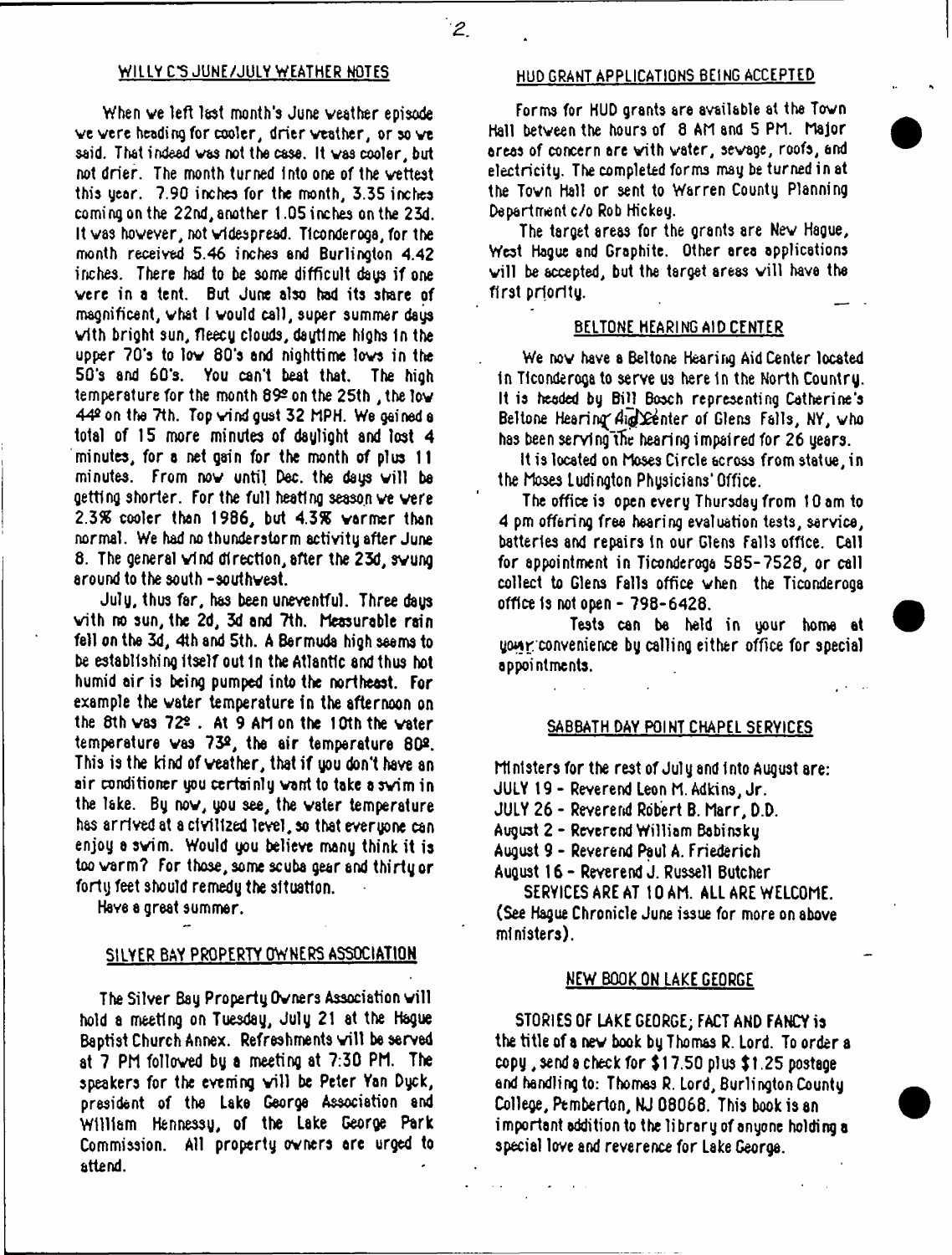Following the two public hearings, the Board Approved the 2 -lot subdivision of Martin Fitzgerald's property with the condition that the rtgnt of *w&y* to tne newly created lot be made a part 01 me deed, and that the right of way would run with the land. The minor subdivision of land owned by David Defrenco which would create two additional lots was also approved. \* All newly created lots conform to the Town of Hague's Zoning Regulations.

The Site Plan Review Committee recommended approval of Ron Fuller's trailer located on West Hague Road provided tnat the septic system meets town regulations.

Chairman Costello reviewed the progress of reaching a decision on the number of private residential town houses that will be allowed on the Silver Bay Lodge property to replace the existing 2-slory lb-room resort hotel and one-story existing 8-unit motel. The applicant proposes to demolish all existing hotel/motel buildings and construct 5 buildings, 100x40', with each containing 4 townhouses on the 3.68 acre parcel. Both the Planning Board and the Zoning Board of Appeals appear to be navmg difficulty tn (interpreting the portion of the zoning ordinance pertaining to "Nonconforming Uses and Structures" as written in Article 9 of the Zoning Ordinance. Section 9.020 pertaining to Conversion of Certain Existing Uses, reads as follows: "Those structures existing on the effective dale of this Ordinance that are associated with resort hotels, rental cottages and group camps snould be allowed to be converted from their previous use to individual single family residence use, notwithstanding the fact that such structures, as converted, ao not conform to the provisions of the Ordinance or the Shoreline Restrictions." The Ordinance for 2oning district TR1 -R in which Silver eay Lodge is located requires l.l acres as the minimum land area and 100' of lake shore for each one family dwelling. Robert Katzman, Esq., representing "Silver Bey Townhomes, Inc" agreed to another extension for the deadline as to when a decision must be reached.

The request of Phil Shuman for a variance to construct a carport on his Silver Bay property received a recommendation of denial based on insufficient information in his application.

Tim Costello, newly named Developmental Administrator announced his new hours in the Town Hall would be all day on Tuesdays and Thursdays instead of his previous 5 afternoons w6ek....G,Ltndquist

# PLANNING BOARD **ZONING BOARD OF APPEALS - 6/27/87**

A public hearing was held on Thursday, June 25, 1987 it 7 PM for Area Variance 4- 87 requested by Ray Johnson, Indian Kettles to bring a building height into conformation . (Note: If height is over 30 ft. a special permit is required from APa.) No residents appeared pro or con.

With the opening of the regular meeting at 7:30 Variance 4- 87 vas approved unani mously.

Variance 5-87 - Phil Shuman, Oneida Bay, was put; on hold since neither hr. Shuman nor a representative vas present to explain the hardship.

A letter from John Silvestri vas read re: 9.020 of the Zoning ordinance vith his interpretation of said tovn ordinance and APA's section 584.8 relating to conversion of hotels. A discussion by the board followed and a conclusion still has not been reached.

Rules to be followed by the Developmental Administrator in issuing permits:

1. Building height is the verticle distance measured from the average elevation of the finished Qrade to the htgh point of the roof.

2. Fences - That nov side fences, less than 6 ft in height, not within 50 ft. of the lake, be allowed without a variance, subject to the following conditions (setbacks refer to buildings, roof, sides)

a. All adjacent property owners be notified.

b. That all adjacent property owners agree to allow the fences without a variance application. (This approval must be In writing )...G Lindquist

# HUD GRANT APPLICATIONS BEING ACCEPTED

Forms for HUD grants are available at the Town Hall between the hours of 8 AM and 5 PM. Major areas of concern are with water, sewage, roofs, and electricity. The completed forms may be turned in at the Town Hall or sent to Warren County Planning Department c/o Rob Hickey.

The target areas for the grants are Nev Hague, West Hague and Graphite. Other area applications will be accepted, but the target areas will have the first priority.

## LOST AND FOUND

A set of keys was found In the wtctnlty of Indian Kettles recently. They have been turned in to the secretary at the Tovn Hall. If you are missing your keys you may identify and pick them up at the Town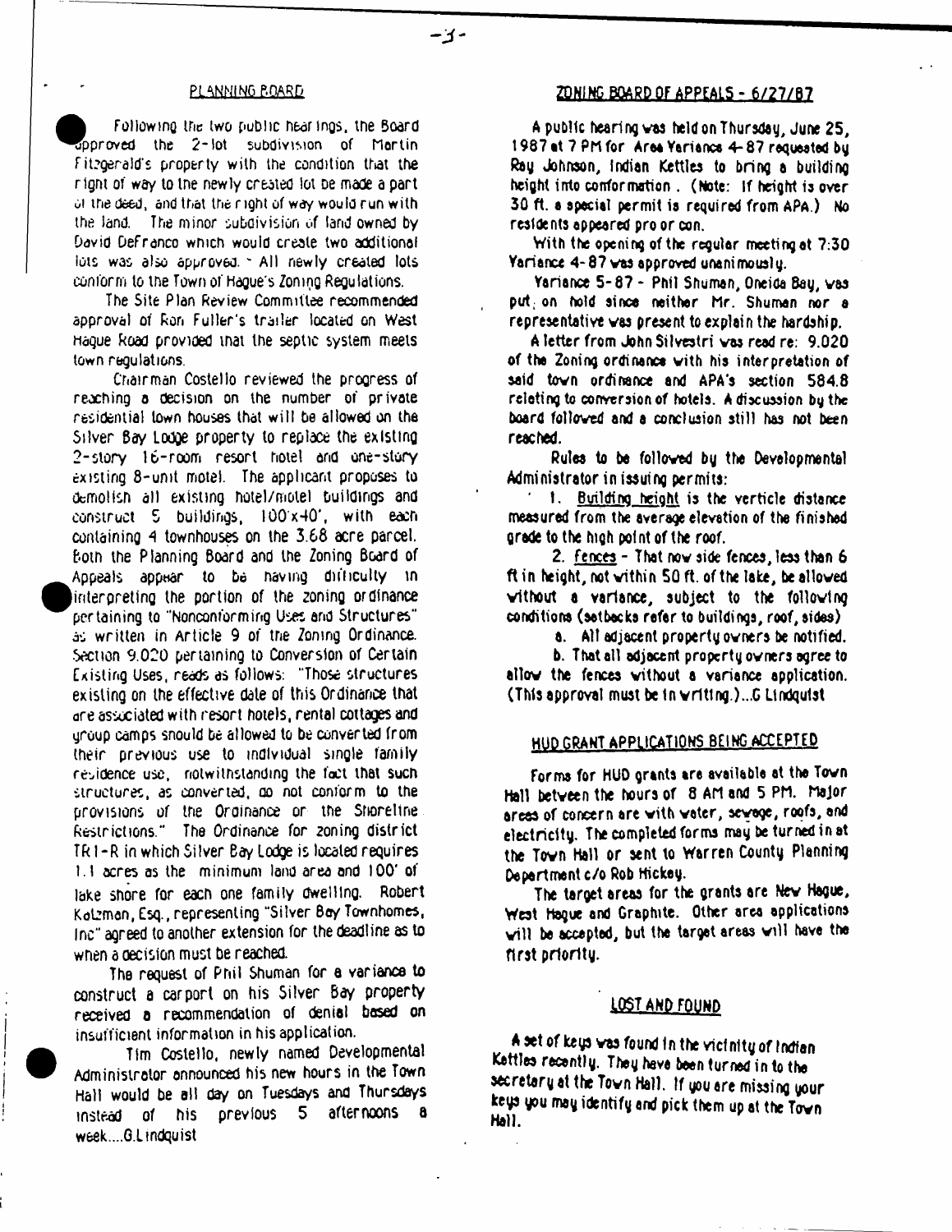## TOWN BOARD - JULY 14. *\3KL*

4 -

A presentation, including slides, was made by Jim Hotalingof APA. Several representatives had been in the Town Hall in the afternoon to speak to individuals who had questions concerning the APA.

Dick Bolton remarked that we are state of the art as far as sanitation codes and land use planning. We have made three revisions since 1977, working very closely with the APA. Developments are being encouraged to locate away from the lake instead, of along the lake. He commended the two boards, the Planning Board and the Zoning Board of Appeals who handle coses on an individual basis.

After a short intermission the regular board meeting was called to order.

Letter from DEC - State legislative proposal to recover unclaimed beverage container deposits. Governor Cuomo's plan to amend the DEC law to recover unclaimed deposits and establish a state grant fund for grants to municipalities. The governor's proposal would utilize funds for unclaimed deposits for the estabalishment of land fill closures and recycling program grants to municipalities. If enacted the proposal would provide 50% grants for captoluction costs for land fill closures. The governor's proposal would also utilize grants for feasibility studies for local alcohol crisis centers. The legislature does not plan to act on this proposal during this session.

Supervisor Bolton is opposed to this type of legislation  $-$  handing it back for  $50\%$  funding. He believes the best way to handle the \$60,000,000 is to give it back to municipalities under state aid. He believes the state formula should be changed and give each municipality those amounts of dollars that they have coming as far as population is concerned.

WARREN COUNTY BOARD OF SUPERVISORS - Status of landfill closure consent. Town attorneys prepared a proposal for submission to DEC which should be drafted shortly. Local town attorneys should be well aware of what has transpired. We had gotten approval some time ago to open landfill but now if we sign order on consent we will be liable. That is the reason we are not sfQnlng order on consent.

BASS TOURNAMENT - very successful. It was sponsored jointly by Chamber of Commerce and Warren County Tourism Dept, and Town of Hague. 123 entrants, a record high. A handsome plaque was awarded to the town for their five year support of this tournament from the BASS Federation.

FRESH WATER INSTITUTE - Town water analyzed. There is less than 1 total coliform count, which is ideal for drinking water.

Letter from DOT - A request for the speed at Indian Kettles to be limited was turned down. Lower speed was deemed not necessary. In answer to the request to have brush and weeds cut around state signs and on the lookout on Tonque Mt., the state will take care of it.

State of New York - w ill receive funds from CHIPS (highway and streets) program. It was increased in 1987 and will continue to increase in the next five years.

A letter from Bill Hennessy, Chairman of Lake George Park Commission re: 5 MPH 2one in Van Buren Bay. A resolution adopted by the commission Indicates agreement with the 5 MPH zone extending 300 ft. leeward of the mean high water mark level, 320 feet in Van Buren Bay. Markers and equipment w ill be supplied by the home owners and that there will be provisions for shore side signs or other public notification as described by navigation law. Patrols will make every effort to enforce provisions of ordinance.

Town attorney's letter pertaining to the ordinance on the town beach. We are considering one decal for all property owners which will give them access to the landfill, the boat launch and possibly restricted parking at the beach.

Another letter from Town Attorney John Silvestri to Tom James concerning the Zoning Board's request for a legal opinion on the issues raised as a result of a proposal to change the use of property in the Silver Bay area. Letter on filed in town office.

David Martucci, having asked permission at the outset of the meeting to address this letter from Mr. Silvestri, was given permission to do so. He read a statement in rebuttal of Mr. Silvestri's letter. A lengthy discussion followed.

Letter from George Shoemaker tending his resignation as a member of the Board of Assessors. Resignation accepted.

Mr. Bolton reported a hectic summer at beach. Launch money box has been pried open twice. Money is now removed every night.

Councilwoman Coffin reported the reason the Chamber of Commerce is not sponsoring movies in the park is because it became too big a problem for the Chamber.

One case of swimmer's itch has been reported at Dunham's Bay. This is caused by an excess duck population. (Ed: PLEASE DO NOT FEED THE DUCKS!)

Milfoil is back in boat launch area.

Public hearing set for Aug. 11 at 6:30 for the proposal of the 5MPH zone in Van Buren Bey....DHenry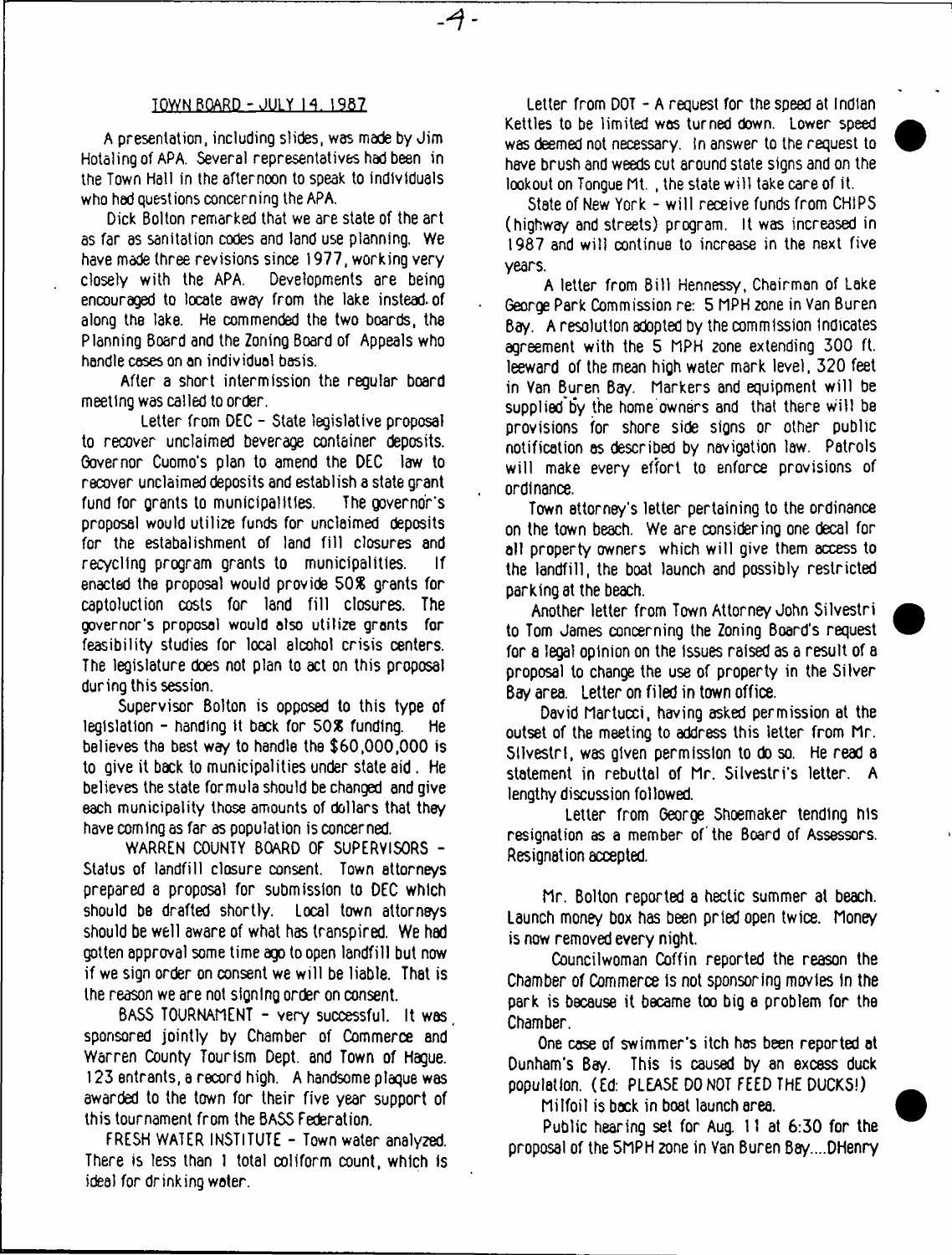## TICONDEROGA FESTIVAL GUILD OFFERINGS HAGUE VOLUNTEER FIRE DEPARTMENT

 $\mathcal{L}_{\mathbf{a}}$ 

The Ticonderoga Festival Guild is off to another fine summer season. A fund raiser vas given at Silver Bag by the Champlain Valley Chorale which held an audience in thrall vith enchanting music.

Tuesday night, July 14, the Metropolitan Brass Quintet sounded forth under the Ti Festival tent, followed by a reception.

On Tuesday, July 21 audiences are anticipating The Cambridge Buskers, a comedy-music duo from England. Ti Festival fans are also looking forvard to the return of the Savoyards, a talented young singing group vho captivated all vith Gilbert and Sullivan song and dance routines last year. This time they present a program of fine old favorites from the stage and m. Jils before the Broadway musical. That date: Thursday, July 30 - 'Before Broadway\*

Tuesday, August 4 brings a double feature - the Green Mountain Blue Grass starting at 7 PM, followed by the Green Gross Cloggers, a North Carolina group vho have kept alive the old "quick step and clog" dance of their colonial ancestors vho brought the tradition from their roots in England, Ireland, Scotland and Wales.

: The final concert on August 13, The Yermont Jazz Ensemble features the Big Band Sound.

On Friday, August 7 at 8 PM a sparkling show of area performers will be presented in TALENT TIME **in** II. Singers, dancers, barber shop, soloists, comics --all have lined up to provide a varied night of entertainment. Several Hague residents will be performing >n this show, including Mertis Armes and Happy McPartlin.

On Saturday end Sunday, August 8 and 9 look for a fine Arts and Crafts Show, vith North Country crafts for all to see, enjoy and buy.

All Ti Festival Guild events are held under the tent on the Tt Village Green. . Please take your own bvn chair. Tickets are \$6, \$5 for Sr.Citizens and \$4 for students, 18 and under. They are on sale at RADIO-SHACK BOOKMARK, Ticonderoga or at the tent entrance on performance nights.

Don't forget also the free children's performances each Wednesday at 10 o'clock.

The Guild is indebted to the International Paper Co. Foundation, the NY Council on the Arts, NY State Division for Youth end Essex County Youth Bureau for underwriting grants and also to members' contributions.... BDeGraff

June proved to be a busy month for the Hague Ambulance Corps. The ambulance made 21 runs, travelling 1305 miles, requiring 186 man hours. These runs Include emergency situations as veil as prearranged transports for medical assistance.

We wish to thank all those who work diligently to provide our community vith this medical service. The summer months in our resort community certainly require an additional effort vith the increased popoulation.

In addition to normal emergency activity, ve are proud to announce that 7 members have completed courses and received state certification as emergency first responders . This addition provides increased medical service to the community. We commend the hard work and dedication of these members.

On a sadder note, ve were grieved by the recent death of Dale Frasier. In memory of Dale, the Dale Frasier Memorial Fund has been established. This fund will be used to purchase an automatic suction unit for the ambulance that will enable us to provide better service to the community.

Donations may be mode to The Dale Frasier Memorial Fund. Hague Fire Department, Hague, NY 12836.

> $BORN - A$  girl, to Cynthia (Craig) and Robert Fugetl in Canto Rosa, CA on -July 16. Proud grandparents are Alison and Bruce Craig. Friends Point.

BORN A girl to Peter and Debbie Denno in June in Arlington, TX. Grandparents are Bernard and Anno Denno, Hague.

### BAPTIST CHURCH BAKE SALE

The ladies of the Baptist Church will hold a bake sale on Thursday, July 23 on the Hoyt's lawn, next to the Hague Market.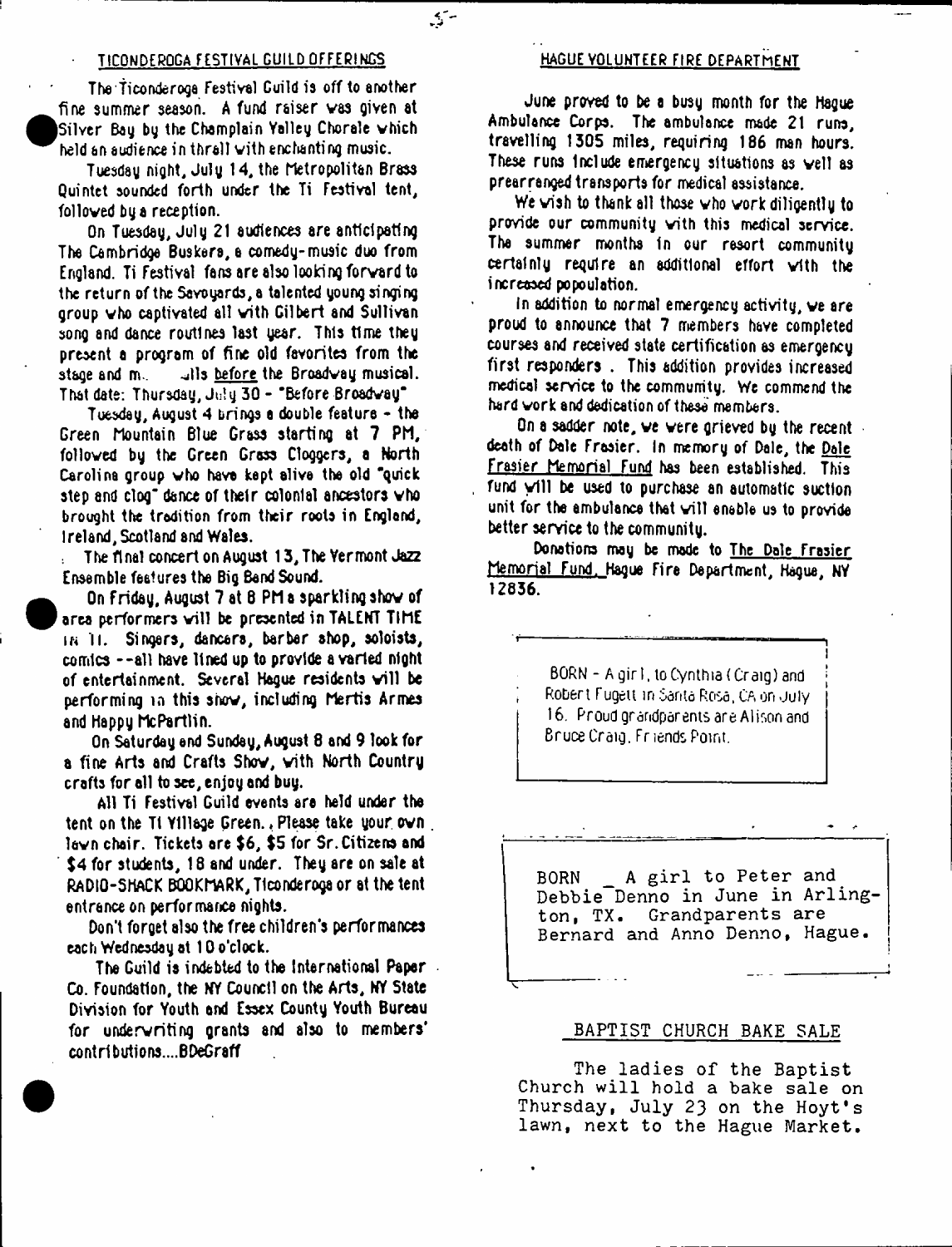- 6-

On July 18th, the Episcopal Church of the Cross on Champlain Ave. in Ticondaroga w ill bo holding its 17th annual flea market and auction at the church from 6:45 a.m. to 4 p.m.

On Tuesday, Julg 21, the Ticonderoga Historical Society will be hosting the annual AMlSH QUILT show and sale at the Hancock House in Ticonderoga from 11 AM to 8 PM. All those good things that the Amlsh bake will also be on sale.

On July 25 a flea market end craft fair, sponsored by the St. Mary's Auxiliary will be held from 10 a.m. to 5 pm on St. Mary's playground. Spaces are available tor \$10.0u. Call \$65-6034 or S85-3347 after 5:30 pm. if interested.

The Moses Ludington Hospital Fair is scheduled for Saturday, August 1 from 10 AM to 4 PM on the hospital lawn. This fair will have something for everyone - Chicken BtiQ, Bingo, bake Sale, Country Store, Plents, Arts and Crafts, Pony Cart Rides, Games of all sorts and a Bargai n Booth.

They are still looking for items for the various booths. Please call Carol Ferguson 585-2831 or drop them off at the hospital.

On Saturday, August 1 the Ticonderoga Historical Society will be holding a flea market, craft and food sale at the Hancock House from 10 AM to 4 PM for the benefit of the society.

The Carillon Garden Club will hold its annuel bazaar at the United Methodist Church on Saturday, August 8. A Quilt made by members of tne club will be raffled off. Baked goods, crafts, plants, etc. \_

The Ticonderoga Festival Guild is sponsoring Its Thi rd Annual Arts and Crafts Show under the lent at the Yillage Green in Ticonderoga. This is a juried show and will have many talented artists and craftsmen exhibiting and selling their crafts. Dates - Set. Aug. 8, 10 AM to 5 PM

## Sun. Auq9. 10 AM to 4 PM

The Hague Chamber of Commerce will hold its annual Arts fair on August 22 and 23 from 10 AM to 5 PM In the town park. Reservations for booths may be made by calling Ruth Robbins at the Chamber of Commerce office, 543-6353. On Saturday night the Hague F1sn and Game Club will hold a lobster and steak roast at the clubhouse on West Hague Road at 3 PM. Tickets are limited and can be purchased at Hague Market, Silver Bay Store and Prop and Sail Marine, *of* from any club member. Cost - \$15.00 each.

# FLEA MARKETS AND FAIRS **FAIRS** JURIED ART SHOW AT LAKE PLACID CENTER FOR **THE ARTS**

Adirondack Life Magazine is sponsoring the 2nd ANNUAL ADIRONDACK LIFE EXHIBITION Of PAINTINGS: A JURIED SHOW August 14 to Sept. 3 at the fine Arts Gallery at the Lake Placid Cenier for the Arts featuring painters from within and outside the Adirondack Park.

Each artist may enter up to three paintings. Artists outside of the Adirondacks must submit paintings which are specific to the Adirondacks. Artists inside the Adirondacks may submit paintings on any subject motter. Works must be framed nr ready for display and need to be delivered to the Arts Center by August 8th. A non-refundable entry fee of \$5.00 per work is required.

The first pn2e is \$200, the second prize is \$100 and third prize is \$50. Honorable mentions will racaive a year's subscription to Adirondeck Life. Call 523-2512 for registration forms before Aug t .

# NEW BOOK ON LAKE GEORGE

STORIES OF LAKE GEORGE; FACT AND FANCY is the title of a nev book by Thomas R. Lord. To order a copy, send a check for \$17.50 plus \$ 1.25 postage and handling to: Thomas R. Lord, Burlington County College, Pemberton, NJ 08068. This book is an important addition to the library of anyone holding a special love and reverence for Lake George.

**LAKE CEORGE ASSOCIATION meeting Saturday, July 18 at Bolton High School at** 9 AM.

....speaking of brevity - it reminds me of the story of the cub reporter who was told by his editor "If you want to be a good reporter, you must be brief. Just get the facts and telephone number."

On hia first assignment he called the editor and said, "John Jones was looking up the shaft of the elevator to see why the elevator didn't come down. He vas 45 years old."...Armend Hammer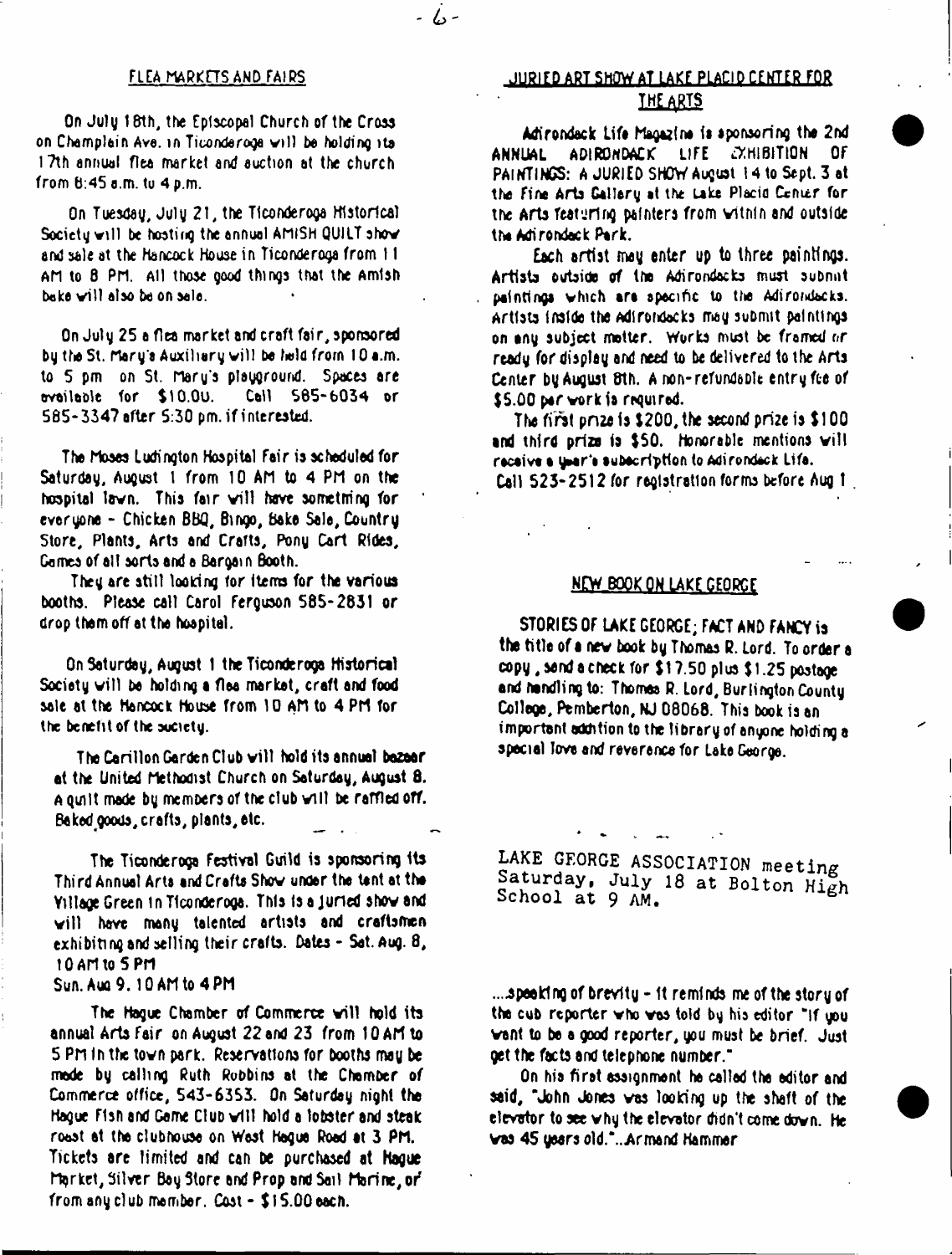### SOUNDINGS

BORN - A boy, Andrew James, to Nancy and Dennis Trombley, Holman Hill, Hague on June 21 in Moses Lading ton Hospital.

MARRIED - Kendall Stuart Harmon, son of Stuart and Mary Ann Harmon, Silver Bey, to Elizabeth C. Deenihan of Pittsburgh, PA on April 25. Kendall graduated from seminary in May and vas ordained as an Episcopal deacon in June. He has accepted a position In Sumter, SC.

DIED -Margaret R. Hlnck, 76, Santa Fe, NM and Silver Bay, NY in Montclair, NJon June 14. She is survived by her husband, Edwin, Sr. and one son and three daughters. Mrs. Hinck vas a life-long summer resident of Silver Bay.

D) ED- Dale W, Frasier, 27, West Hague Road, Hague, on June 2t. He is survived by his parents, Mitchel and Imogens Frasier, two sisters, Diane and Sgt. Julie Frasier and grandfather Andrew Barnaby.

DIED - Alice Reynolds Watts, 64, Silver Bay, NY on June 24. Mrs. Watts is survived by a son, John, daughter, Marie and three grandchildren.

NOELLE FORT, daughter of Mr & Mrs. Charles Fort, Silver Bay, has completed her fresh, man year at Fisher Junior College, Boston, MA with a cumulative grade point average of 3.46 which put her on the Dean's List.

BRUCE CRAIG, Friends Point, Hague, has been appointed to the Board.of Directors of the Moses Ludington Hospital.

T1EAH GAUTREAU and CAROLYN DYKSTRA, Hague were among the top ten students in Science Olympiad in Grade 7 at Ticonderoga Middle School.

LIZ DeFRANCO, Hague vas one of four Ticonderoga Middle School students involved in the Regional Spelling Bee competition at Northern Adirondack Central School.

MARY ANSTFTT, Winsted, CT, granddaughter of Frances A. Sullivan, Hague, received four scholarships upon graduation and will enter Colby-Sawyer College, Nev London, NH In the fall.

IYA BELDEN O'BRIEN, Shippenaburg, PA, daughter of Morgan and Helen Belden, graduated on May 15 from Lutheran Theological Seminary in Gettysburg, PA. She has accepted an appointment at the Messiah United Methodist Church in Shippensburg. Mrs. O'Brien is a graduate of the Hogue Central School . She is the granddaughter of Mrs. Henry Leach and Mrs. James Betden, Hague.

The following students from Hague vere graduated from Ticonderoga High School on June 20:

MARINA BARNABY; JAMES BELDEN; CHERYL COBB; ROBERT GAUTREAU; JANET ROSS; JOANNE STORMER; BETHANY WELLS.

Awards made to Hague students were: For excellence in Physical Education - JANET ROSS; the Harvey H. Moses Educational Awards - ROBERT GAUTREAU, JANET ROSS; the Mary C. Beste Memorial Scholarship Award to CHERYL COBB, ROBERT GAUTREAU, JANET ROSS, JOANNE STORMER AND BETHANY WELLS; the Jane King Memorial Award for excellence in business subjects - JANET ROSS; the Emma S. Ferguson Award for outstanding achievement at the Yandon-Dillon Education Center - BETHANY WELLS; The Mary Keogh Parriccia Memorial Prize for excellence in aecretarial preparation - JANET ROSS; the Cummins prize to the senior vho plans to pursue a career in a health-related field - ROBERT GAUTREAU; the Edgar Sears Memorial Scholarship - JANET ROSS - one year.

THE HAGUE CHRONICLE staff congratulates all of these graduates. We wish them veil in the pursuit of the goals they have set for themselves.

# GOOD L U C I G&AOTii'iriBB *U*

## HAGUE SENIOR CITIZENS

The Hague Senior Citizens are again planning to visit the Bolton landing meal site before the 1:30 PM meeting to be held at Hague Town Hall on July 28, 1987. Those wishing to attend, please C811 Diane at 543-6161 and get your name on our list no later than Friday the 24th. We will meet at 11:30 AM Thursday, the 28th at the Hague Baptist Church parking lot and car pool to Bolton.

7.